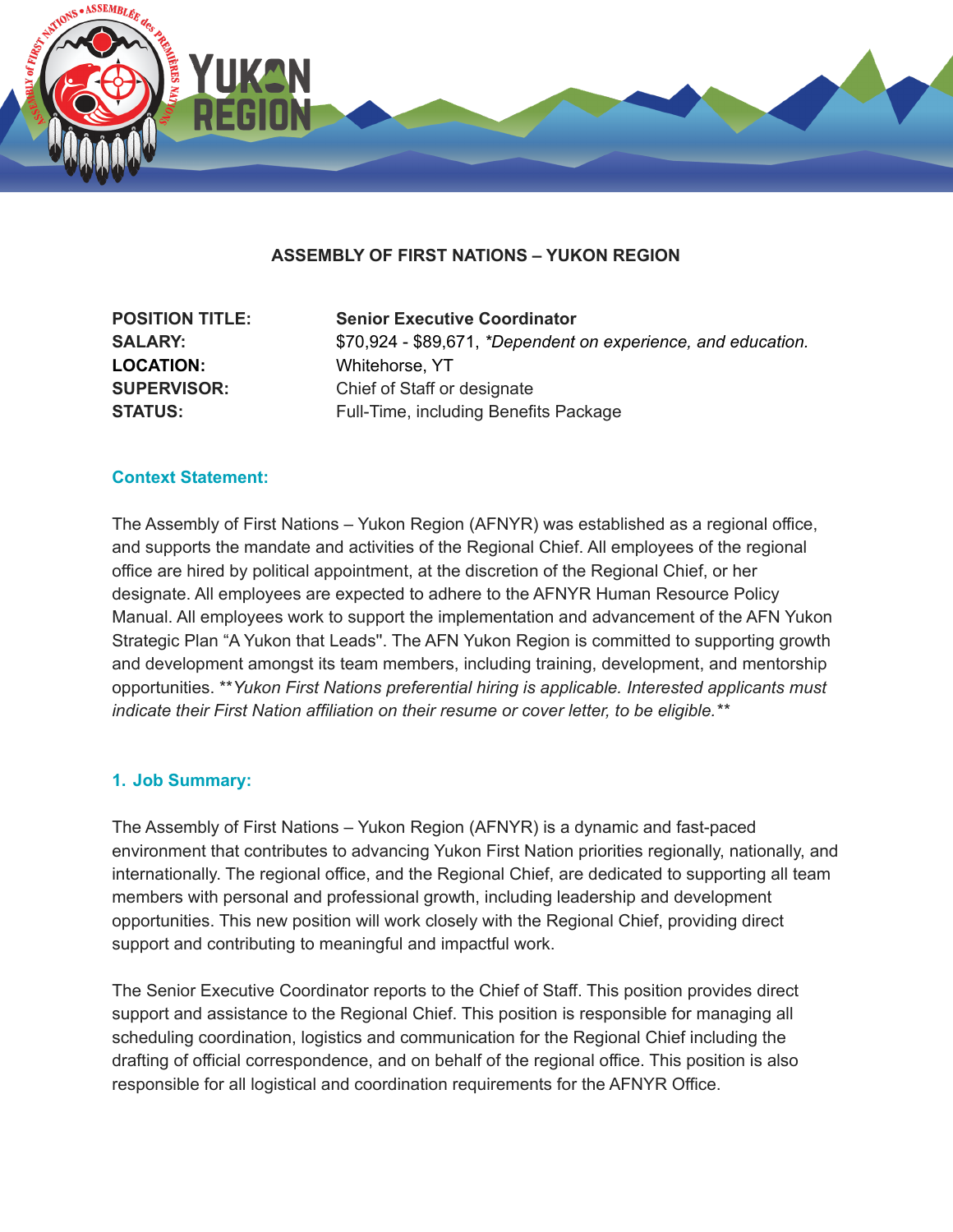# **2. Main Duties and Responsibilities:**

- 1. Provides senior executive level support to the Regional Chief and AFN Yukon Regional Office, and the implementation of the Annual Workplan and AFN Yukon 2019-2024 Strategic Plan through:
	- a. Managing the Regional Chief's schedule, including the prioritization of appointments, meetings and events in order to balance accessibility with the demands of departmental management including all travel and logistical requirements;
	- b. Providing first level contact for the Regional Chief, answering and screening incoming requests, correspondence, and emails to the Regional Chief's Office, responding directly to inquiries and, or, redirecting inquiries and correspondence requests as appropriate and composing, preparing and proofing a wide variety of correspondence according to verbal or written direction from the Regional Chief as requested, this includes highly sensitive and confidential information;
	- c. Opening, sorting and prioritizing the Regional Chief's email correspondence and ensuring urgent requests are brought to the Regional Chief's attention and gathering any background information required to fulfill requests;
	- d. Developing and maintain effective and productive working relationships with political offices in order to communicate and coordinate with staff of senior officials working with AFN – Yukon Region;
	- e. Anticipating the Regional Chief's need for assistance and coordination in order to ensure the effective and efficient operation of the AFN – Yukon Regional office including overseeing the coordination and preparation of materials (speaking notes and background information) and resources required for the Regional Chief's participation in a variety of spaces, and managing all travel and logistical arrangements for the Regional Chief, which includes preparing authorization forms, making reservations and preparing itineraries and schedules.
- 2. Attending a broad variety of meetings and events with the Regional Chief and/or Chief of Staff, in order to: coordinate and manage work product, follow up to ensure requests for information are met including preparing and/or gathering background information as required, ensuring deadlines are met, and conducting research through a variety of sources in order to provide the Regional Chief with relevant and current information as it pertains to portfolios, travel arrangements, meeting and event schedules and other supporting activities.
- 3. Coordination support for the AFN Yukon Region Chief Summits, Annual Summits, AFN Yukon Executive meetings and other regional engagement sessions as directed. Such coordination includes venue rental, arranging for appropriate catering, sound systems and minute taking.
- 4. Maintain up-to-date records of AFN Yukon Region appointees to National AFN Committees and Councils.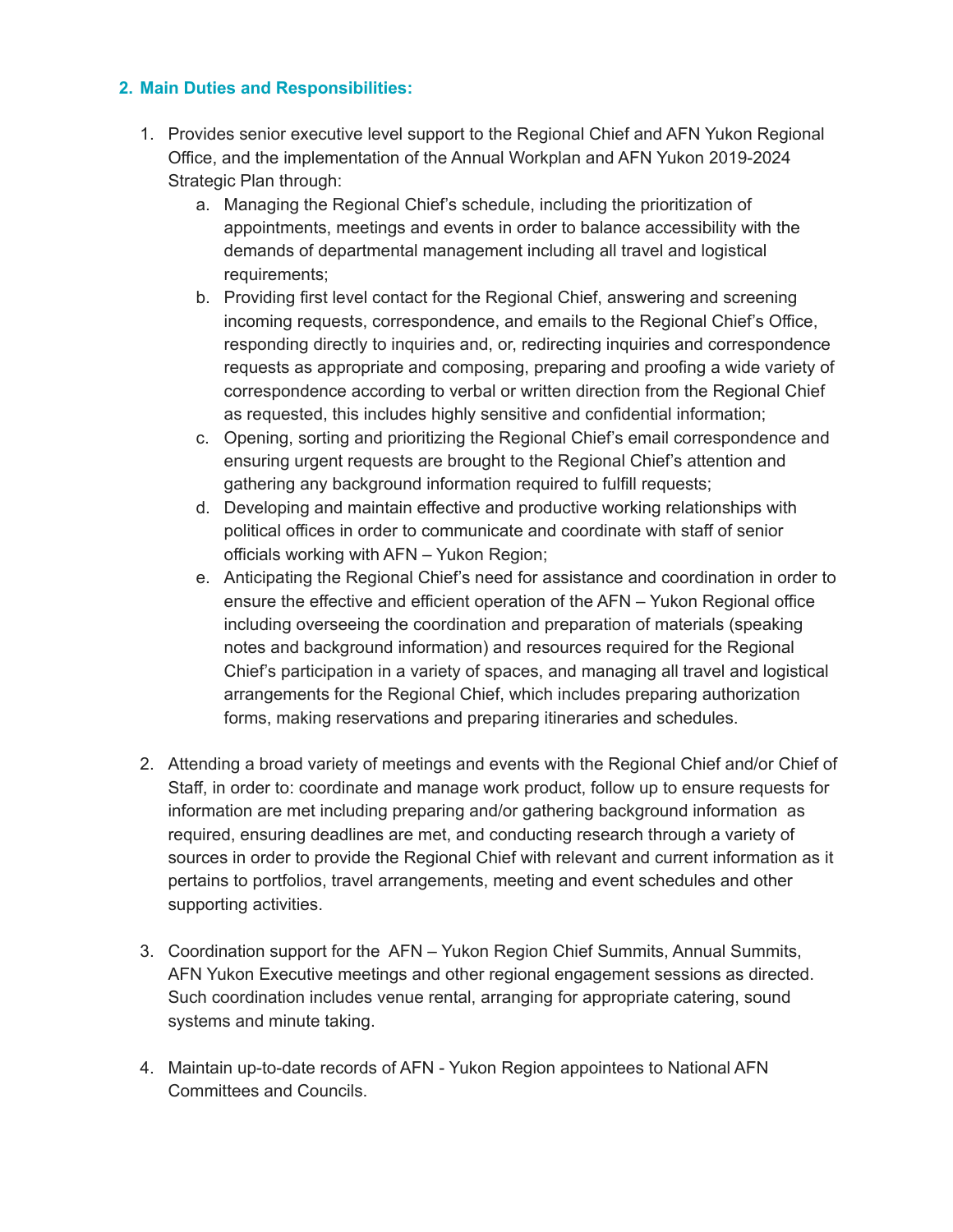## **Additional Priorities:**

- 5. Support communications and social media content for the Regional Chief and AFNYR including recommendations to external communications including press releases, social media posts and website content.
- 6. Provide coordination and logistical support for the AFN Yukon Region on the 'Women in Leadership' project, and work closely with the Manager of Strategic Initiatives to implement project deliverables.
- 7. Perform other duties at the request of the Chief of Staff or, in their absence, the Regional **Chief**

## **3. Education and Experience:**

- a. Minimum of a Certificate or Diploma in governance, business administration, management, communications or the equivalent in knowledge and experience;
- b. 3+ years of office administration and/or coordination experience, including preparation and formatting of formal correspondence and submissions.

## **4. Management and Leadership Skills:**

- a. Ability to work independently with a high degree of initiative, discretion, and tact; ability to work under pressure;
- b. Experience in conflict management, mediation, problem solving and fostering unity;
- c. Ability to manage stress;
- d. Experience working in fast paced environments, and proven decision-making abilities.

# **5. Technical Skills and Required Expertise**

- a. Understanding of Yukon First Nation history, social structures, traditions, and cultural values and Yukon First Nation Final and Self-Government Agreements;
- b. Proven organizational and time management skills;
- c. Strong writing and research skills, including report writing;
- d. Strong computer literacy and project management skills.

#### **6. Interpersonal Skills:**

- a. Displays political acuity, judgment and maintains confidentiality;
- b. Strong communication skills, both verbal and written;
- c. Ability to work effectively in a team environment;
- d. Experience in resolving conflicts and fostering unity;
- e. Ability to work flexible hours;
- f. Proven ability to establish and maintain professional working relationships with office colleagues, Yukon First Nations, stakeholders, sponsors, the AFN and the general public.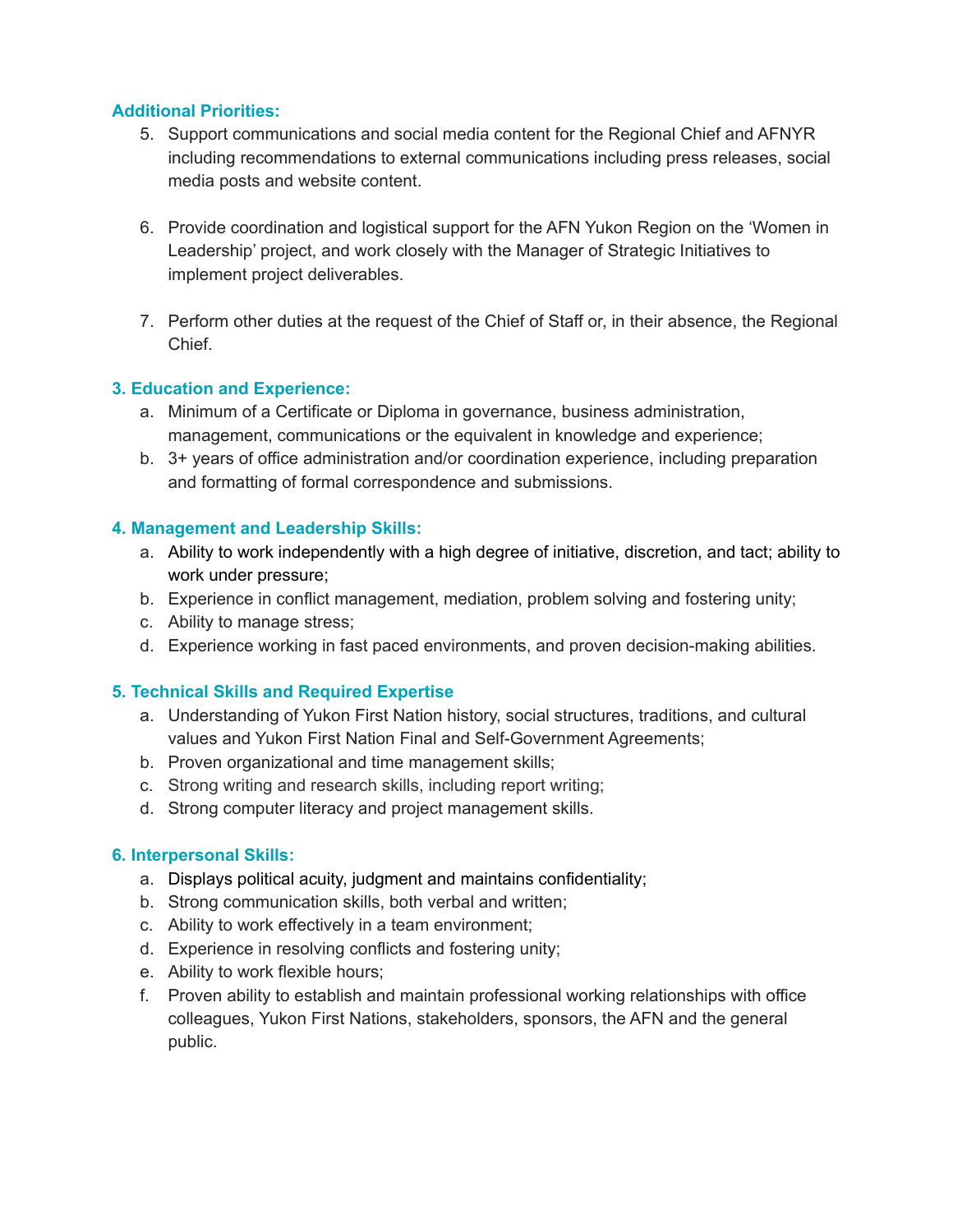# **7. Key Personal Contacts:**

| Internal:                                                                                                                        | Nature:                                                                                                                                                                                                                                                                            |
|----------------------------------------------------------------------------------------------------------------------------------|------------------------------------------------------------------------------------------------------------------------------------------------------------------------------------------------------------------------------------------------------------------------------------|
| <b>Chief of Staff</b>                                                                                                            | Provide regular status reports, discuss<br>options as requested in addition to<br>information exchange, receives direction<br>feedback, provides status reports, project<br>information and assists with resolving or<br>addressing any operational challenges or<br><b>issues</b> |
| <b>Regional Chief</b>                                                                                                            | Provide regular status reports, discuss<br>options as requested                                                                                                                                                                                                                    |
| Manager of Strategic Initiatives                                                                                                 | Information exchange including status reports<br>and project information, works collaboratively<br>on various files.                                                                                                                                                               |
| All AFNYR Staff and Contractors                                                                                                  | Information exchange, provides feedback and<br>direction as needed, exchange status<br>reports, program information and assist with<br>resolving or addressing any operational<br>challenges or issues                                                                             |
| <b>External:</b>                                                                                                                 | Nature:                                                                                                                                                                                                                                                                            |
| <b>AFN Yukon Executive</b>                                                                                                       | Exchange information, provide updates as<br>required, discuss areas of mutual interest and<br>priority                                                                                                                                                                             |
| <b>Yukon First Nation Leadership</b>                                                                                             | Exchange information, provide updates as<br>required, discuss areas of mutual interest and<br>priority                                                                                                                                                                             |
| <b>Yukon First Nation Elders and Citizens</b>                                                                                    | Receive advice, provide support, and<br>exchange information                                                                                                                                                                                                                       |
| Assembly of First Nations, Council of<br>Yukon First Nations, all levels of<br>government and other partners and<br>stakeholders | Exchange information, provide updates as<br>required, discuss areas of mutual interest and<br>priority                                                                                                                                                                             |